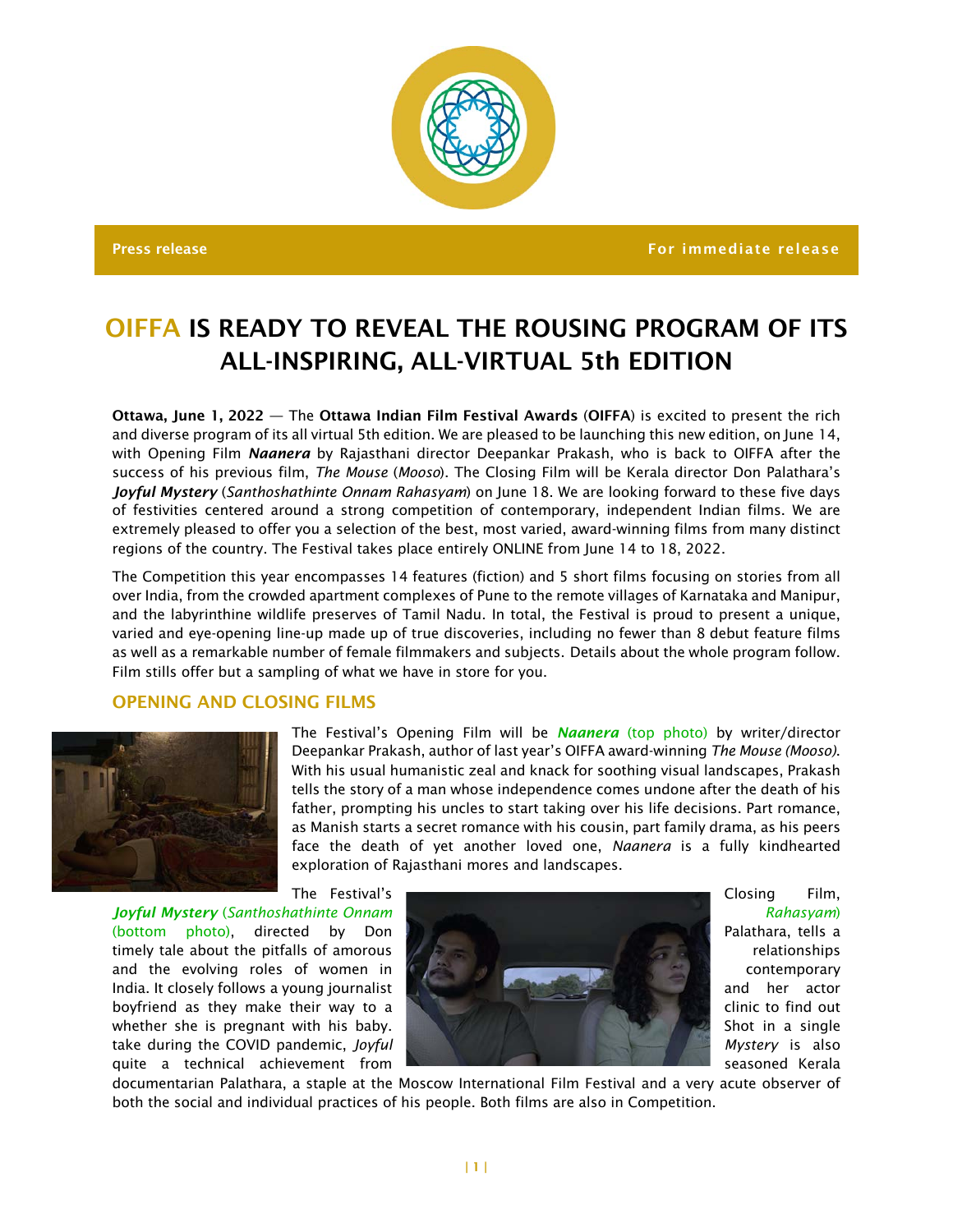### **COMPETITION**



Aside from the Opening and Closing Films, the Competition of OIFFA's 5th edition includes twelve (12) other FEATURE FILMS: Raajhorshee De's large-scale family drama *Abbar Kanchanjangha* is inspired by the cinema of Satyajit Ray and features 17 top Bengali actors; Abhilash Shetty's *The Chicken Curry* (*Koli Taal*) takes a slightly comedic slant on the old Karnataka tradition of serving guests a prime rooster for dinner; Sagar Puranik's *Dollu* (photo 1) pits tradition against modernity

through the story of Bhadra, a traditional drummer and dancer who wishes to reunite

his old team from the city to honour the decades-old traditions of his village; Tara Ramanujan's debut *Forbidden* (*Nishiddho*) recounts the unlikely kinship between an ex-idol maker from Kolkata and a tough Tamil midwife; *Life is Suffering. Death is* 



*Salvation.* by Arvind Pratap, is a humanistic foray into the lonely, isolated world of an old



dairy farmer who just lost his son; *Mahananda* (photo 2) from popular filmmaker Arindam Sil, is a fictionalized homage to the great activist Mahasweta Devi; Haobam Paban Kumar's *Nine Hills One Valley* evokes the futility and barbarism of ethnic conflict through the journey of a Tangkhul man travelling to Imphal City; in Mehul Agaja's *Niwaas*, we discover how two old

men's friendship can be strong enough to withstand even death; with *The Road to Kuthriyar*, director Bharat Mirle invites us to explore the luxuriant Kokaidanal Wildlife Sanctuary in Tamil Nadu and to bask in the soothing simplicity of rural life; Chittaranjan Giri's *The Space* (*Awakash*) focuses on the interior struggle of a Pune woman forced to reconsider the social values that have moulded her and her sister's upbringing; also set in Pune, *A Vicious Circle* (*Vartul*) by Shirkant Mukund Choudhari is a white-knuckle thriller about a couple faced with a dangerous home invader; finally, Atal Krishnan's *Woman with a Movie Camera* (photo 3) tackles the daily hardships of Indian women head-on through its honest, documentary-style approach.

Five (5) SHORT FILMS are also included in the Competition: Ashish Madurwar redefines the notion of normalcy through the story of a gender-bending couple in *A Bit of Happiness* (*Thodi Si Khushi*); Sudipto Acharyya's *Coda* tells of a London musician's infatuation with the utopian lifestyle and people of Auroville in Tamil Nadu; *Geru Patra* by Shristipal Singh recounts the struggle of a 27-year-old typist with the authorities who confiscated his typewriter for seditious activities; with Sainath S. Uskaikar's *Place of Sacrifice* (*Wagro*), the spectator shares a villager's last moments in his hometown before he leaves for the city; lastly, COVID-19 takes centre stage once more in Azad Alam's *Together*, in which the author explores the forced changes in interpersonal and class dynamics provoked by a shared crisis.

#### JURY

A jury of three (3) professionals will award the Festival's various prizes, i.e. Best Feature Film, Best Director, Best Screenplay, Best Actor, Best Actress and Best Short Film. The members of the prestigious 2022 jury are: from Egypt, Mariam Hamdy (filmmaker, professor, and festival programmer); from Portugal, Carlos Coelho Costa (professor and producer, founder of Produtora Megalito Media); and from India, returning from last year's stint, Premendra Mazumder (film critic and Vice-President of the Federation of Film Societies of India). The awards will be announced ONLINE on June 18, as the event closes.